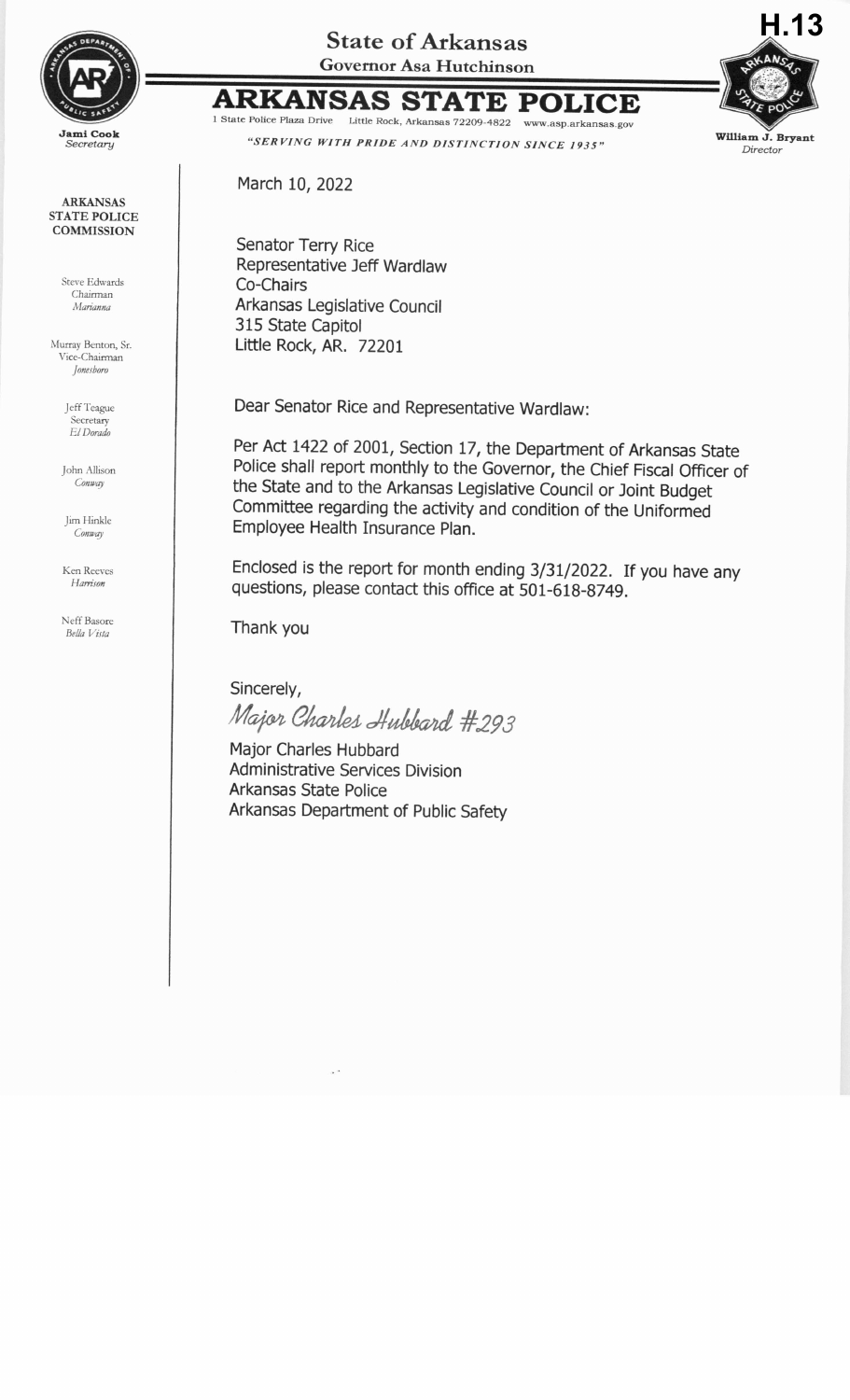## **Arkansas State Police Uniformed Health Plan Fund Balance-March 2022**

| <b>DESCRIPTION</b>                           | <b>MONTH END</b> | <b>ACTUAL</b><br>YEAR TO DATE |  |  |
|----------------------------------------------|------------------|-------------------------------|--|--|
| <b>BEGINNING FUND BALANCE:</b>               | \$8,067,002.67   | \$7,778,486.91                |  |  |
| <b>PLUS RECEIPTS:</b>                        |                  |                               |  |  |
| <b>Active Employees</b>                      | 676,512.00       | 2,029,536.00                  |  |  |
| <b>Active Dental/Vision</b>                  | 36,689.54        | 125,890.39                    |  |  |
| Retirees                                     | 112,040.80       | 337,294.04                    |  |  |
| Retiree Dental/Vision                        | 23,335.57        | 70,023.99                     |  |  |
| <b>COBRA</b>                                 | 35.92            | 35.92                         |  |  |
| Act 1500 DL Fees                             | 250,000.00       | 750,000.00                    |  |  |
| Refunds & Voids                              | 0.00             | 0.00                          |  |  |
| <b>Interest Earned</b>                       | 4,966.67         | 14,210.75                     |  |  |
| Other-Retiree Drug Subsidy                   | 143,255.05       | 179,261.94                    |  |  |
| Other-Drug Card Rebate                       | 100.00           | 151,921.28                    |  |  |
| Other-LWOP Premiums                          | 0.00             | 607.80                        |  |  |
| <b>Other-Suspension Premiums</b>             | 84.04            | 84.04                         |  |  |
| Other-Additional Premium Contribution        | 0.00             | 0.00                          |  |  |
| CD's Redeemed                                | 0.00             | 0.00                          |  |  |
| Other                                        | 0.00             | 0.00                          |  |  |
| <b>SUBTOTAL RECEIPTS:</b>                    | 1,247,019.59     | 3,658,866.15                  |  |  |
| <b>FUND BALANCE AVAILABLE:</b>               | \$9,314,022.26   | \$11,437,353.06               |  |  |
| <b>LESS DISBURSEMENTS:</b>                   |                  |                               |  |  |
| Health, Prescription, Dental & Vision Claims | 1,387,553.76     | 3,405,006.36                  |  |  |
| Health Advantage Admin Fees                  | 116,684.40       | 173,829.10                    |  |  |
| Delta Dental Admin Fees                      | 5,296.90         | 15,647.24                     |  |  |
| Part D Advisors Admin Fees                   | 35,793.76        | 52,705.40                     |  |  |
| <b>MedImpact Admin Fees</b>                  | 3,333.08         | 9,961.13                      |  |  |
| <b>EBRX Admin Fees</b>                       | 3,705.60         | 11,121.60                     |  |  |
| IRS 1095 Filing                              | 0.00             | 0.00                          |  |  |
| Other-Transitional Reinsurance Fee           | 0.00             | 0.00                          |  |  |
| Other-Professional Svc(GASB report)          | 0.00             | 0.00                          |  |  |
| Miscellanous-Premium Refund                  | 0.00             | 327.47                        |  |  |
| <b>PCORI</b>                                 | 0.00             | 0.00                          |  |  |
| <b>Bank Charge</b>                           | 0.00             | 0.00                          |  |  |
| Actuarial                                    | 0.00             | 7,100.00                      |  |  |
| Other-1095 Printing                          | 879.75           | 879.75                        |  |  |
| <b>SUBTOTAL DISBURSEMENTS:</b>               | \$1,553,247.25   | \$3,676,578.05                |  |  |
| <b>ENDING FUND BALANCE:</b>                  | \$7,760,775.01   | \$7,760,775.01                |  |  |
|                                              |                  |                               |  |  |
| <b>CERTIFICATES OF DEPOSIT</b>               | \$3,500,000.00   | 3,500,000.00                  |  |  |
| <b>TOTAL FUND BALANCE</b>                    | \$11,260,775.01  | \$11,260,775.01               |  |  |

| <b>ACT 1500 Revenue Summary</b>                   |          |              |  |  |  |  |  |
|---------------------------------------------------|----------|--------------|--|--|--|--|--|
| TOTAL ACT1500 REVENUE FOR THE MONTH:              | 2/1/2022 | \$98,446.30  |  |  |  |  |  |
| MONTHLY DEPOSIT TO HEALTH PLAN INCLUDING SMP1100  |          | \$250,000.00 |  |  |  |  |  |
| MONTHLY ACT 1500 TRANSFER TO HOLDING - SMP1100    |          | \$0.00       |  |  |  |  |  |
| CAL YEAR TO DATE TRANSFERS TO HOLDING - SMP1100   |          | \$293,140.66 |  |  |  |  |  |
| CAL YEAR TO DATE TRANSFERS FROM HOLDING - SMP1100 |          | \$293.140.66 |  |  |  |  |  |
|                                                   |          |              |  |  |  |  |  |

I